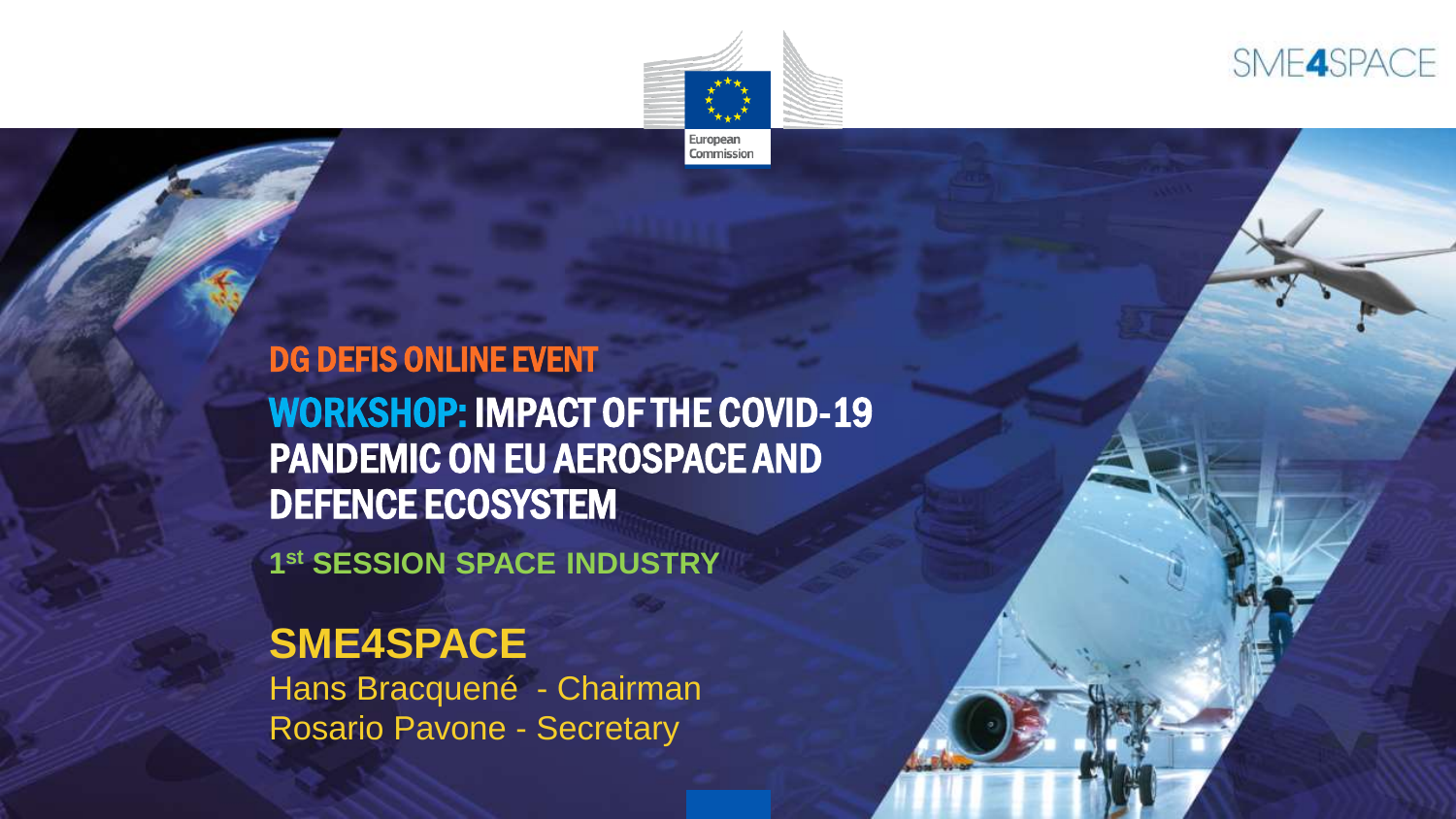## SME4SPACE

- *An Association of Associations (registered in Belgium)*
- *Membership of individual SMEs also possible*
- *Representing 18 European Countries so far, with Members in 25 Countries*
- *More than 600 SMEs*
- *MoA with ESA (renewed in Feb. 2019)*
- *Providing feedback to/from SMEs*
- *Participating in EU/ESA projects*



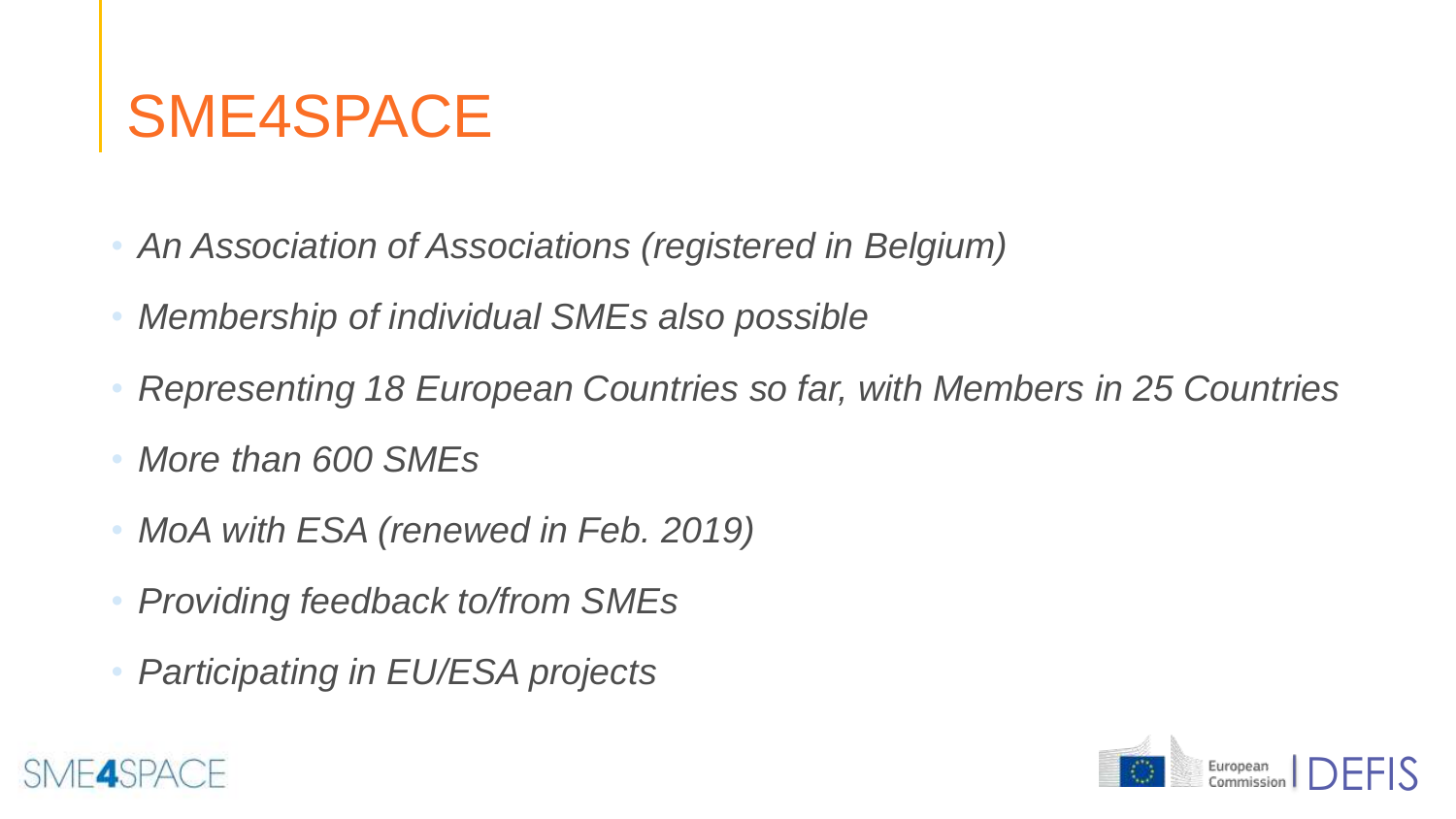# SME4SPACE FOOTPRINT IN EUROPE 2020\*

**\*** Provisional

SME4SPACE

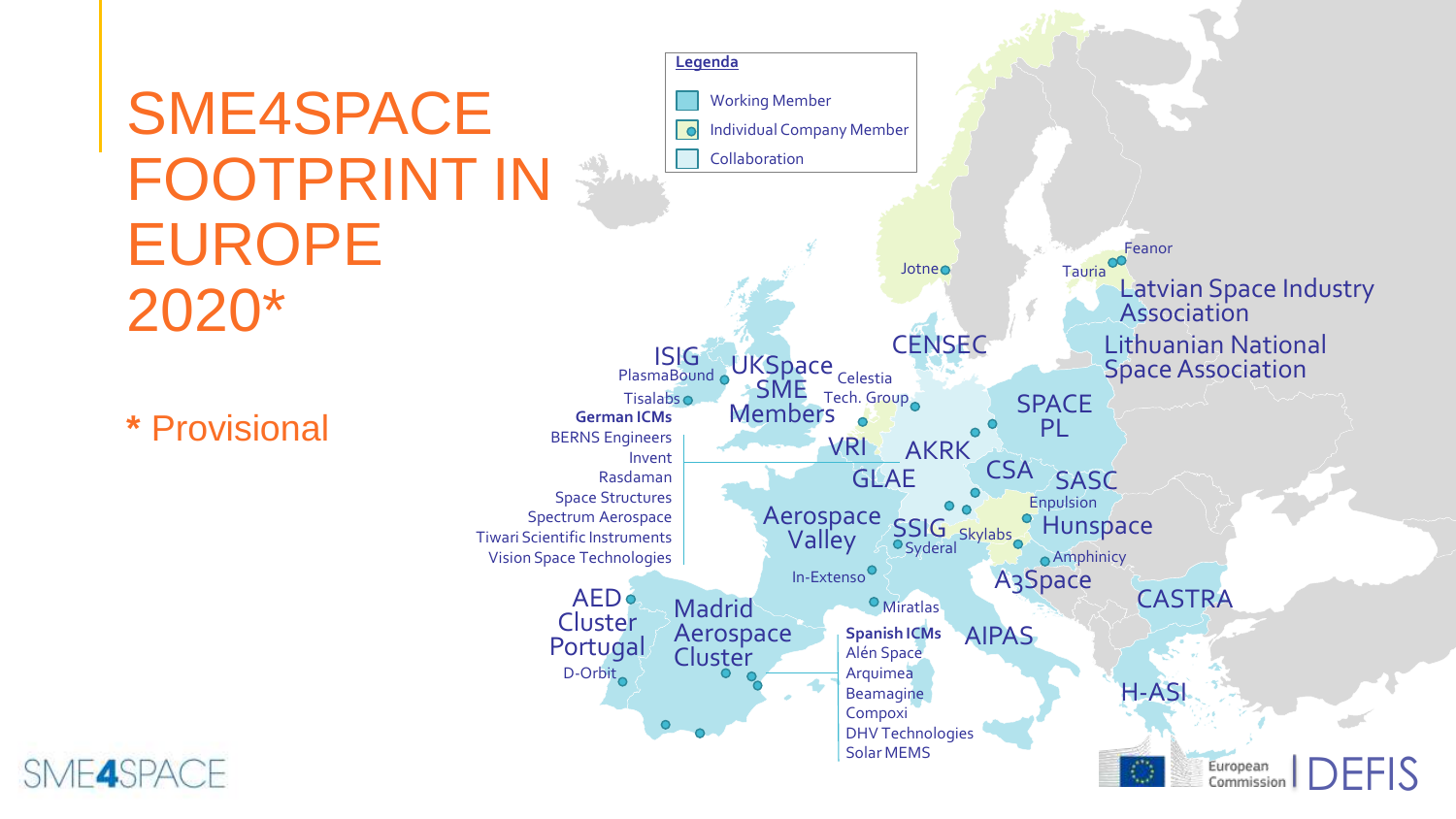## COVID-19 Pandemic Impact on Space SMEs

- SPACE sector in general and Space SMES in particular have been impacted severely by COVID-19 pandemic:
	- with differences between downstream/upstream and manufacturing/software companies;
	- only a very limited number of SMEs can continue its activities unaltered, teleworking widely used;
	- the Space SMEs situation is evolving, with different main problems from the beginning of the pandemic outbreak to the normalisation.



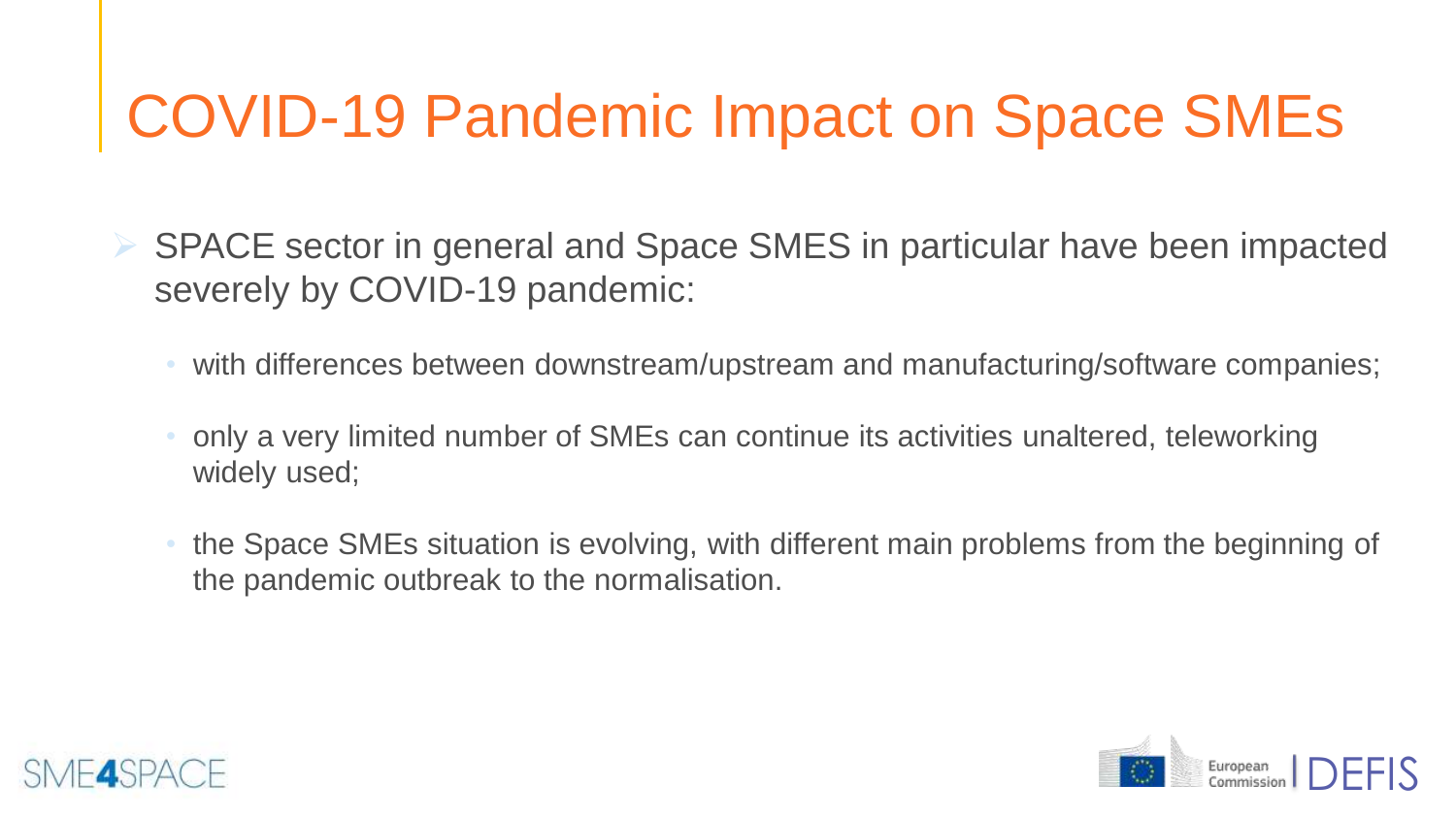## COVID-19 Pandemic Impact on Space SMEs

**Activity Level**



- we are open, but alternating teleworking and on site work
- We are closed, with at least some activities performed in teleworking
- we are open and fully operational
- We are closed with no activity (neither teleworking)
- Other

SME4SPACE





 $\blacksquare$  80-100%  $\blacksquare$  65-75%

 $\blacksquare$  40-60%  $\blacksquare$  10-30%

#### **Situation of the companies**





Results of SME4SPACE follow on survey on COVID-19 conducted from 24 April to 7 May 2020 ( respondents 116 SMEs).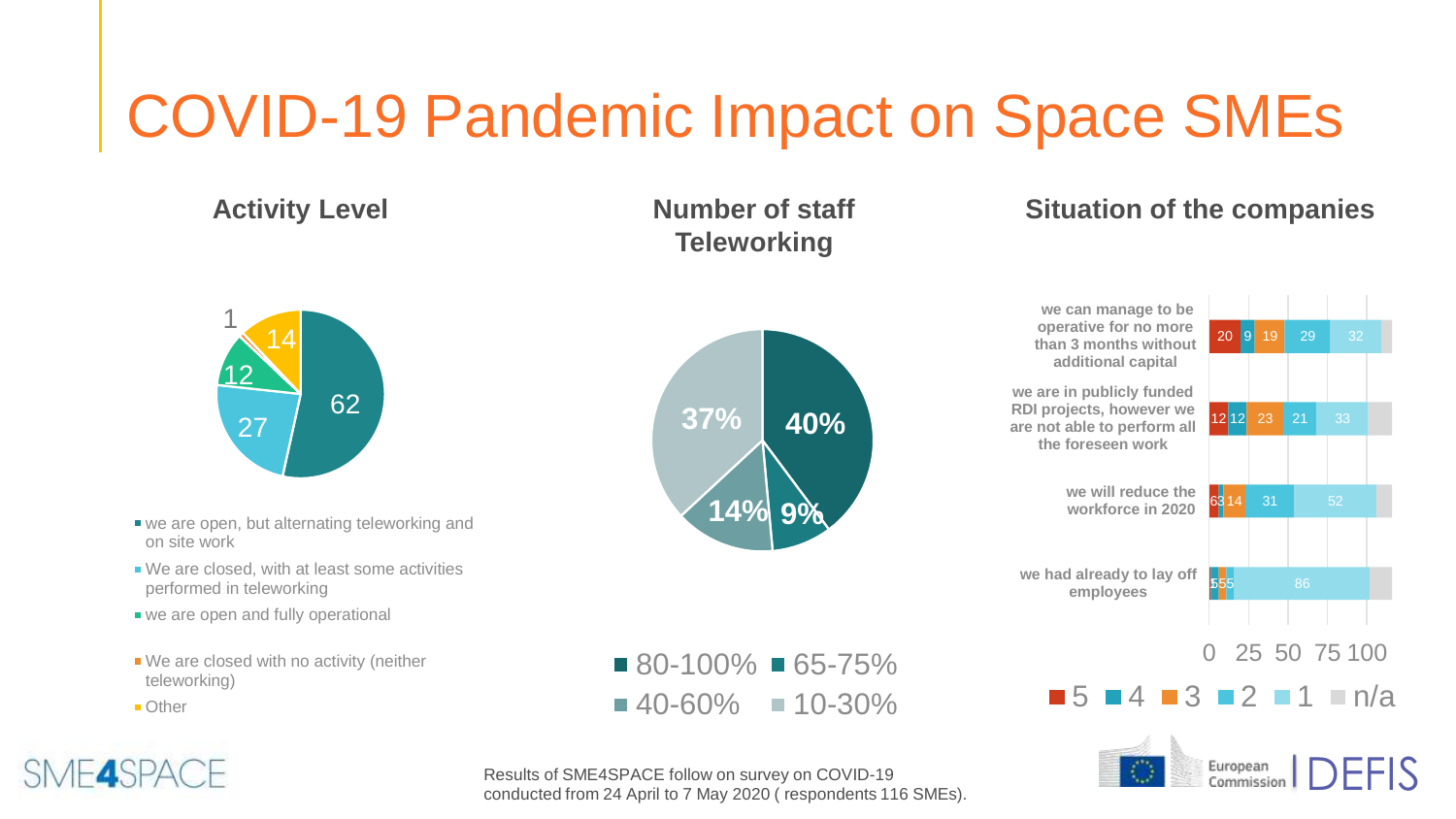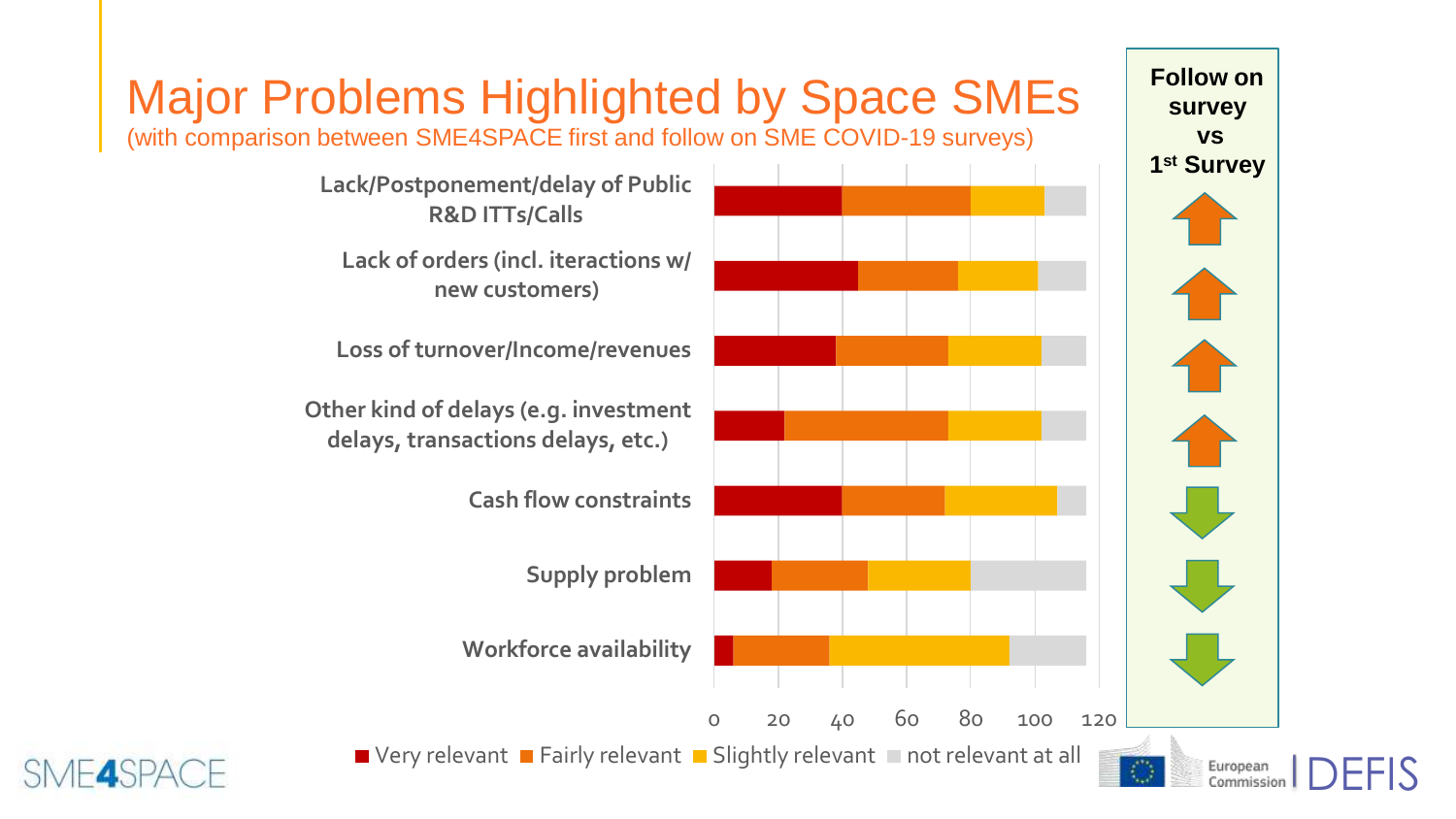### Future Challenges and Actions to Mitigate COVID-19 Pandemic Effects /1

- $\triangleright$  In Europe, there are more than **1200 SMEs operating in the whole space value chain**.
- European/National Institutions should target the **resilience of Space SMEs**, with a special attention also to pre-revenue space companies (i.e. start-ups/spin-offs)



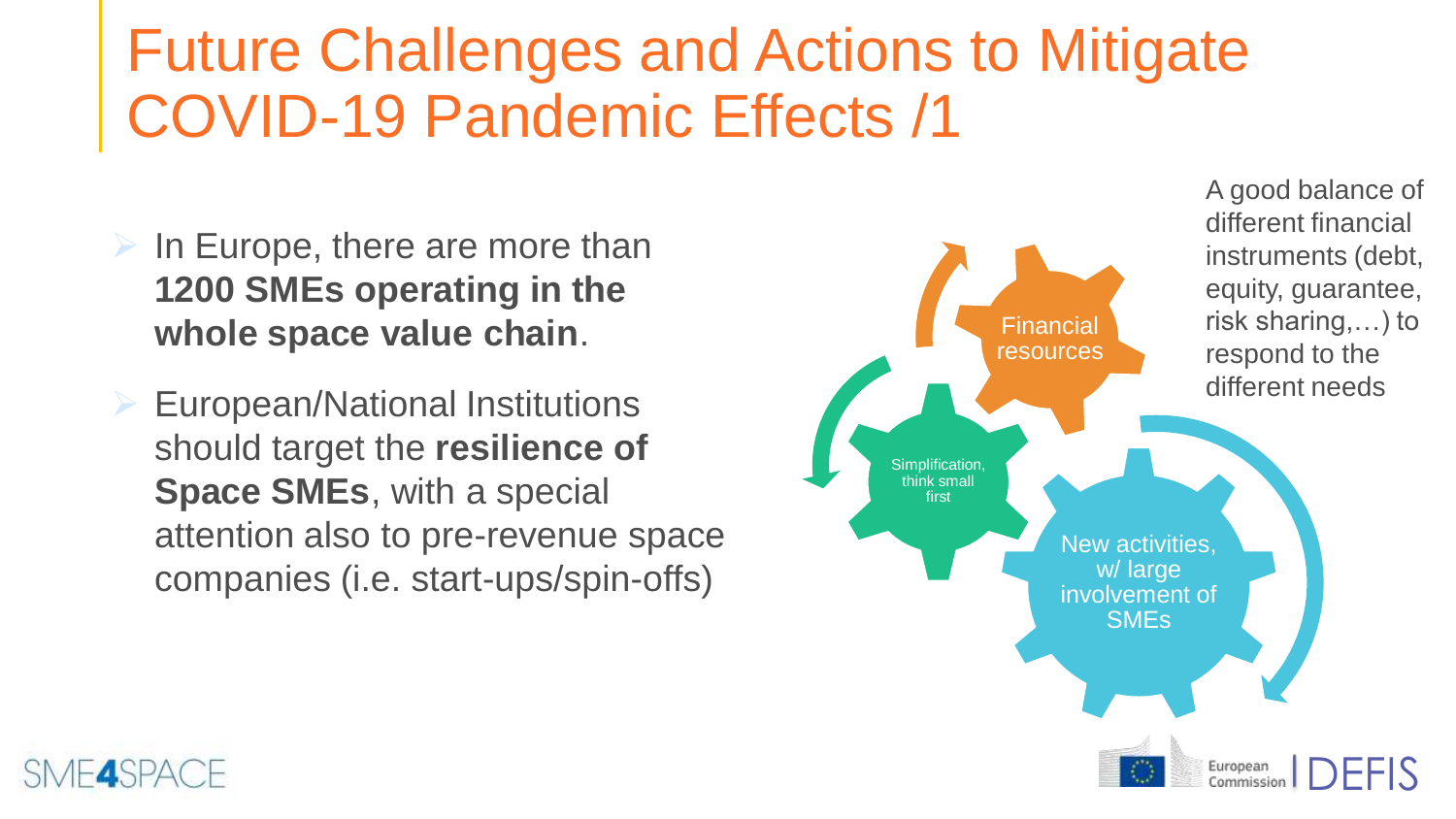### Future Challenges and Actions to Mitigate COVID-19 Pandemic Effects /2

- European Institutions should propose **ambitious Space programmes** and confirm their **long-term commitment to Space activities**:
	- **European Space programme** (maintain the initial proposal **of 16B €**)
	- **Horizon Europe – Space**, w/ the right and adequate configuration (i.e. **sound and dedicated budget**, **specific Work Programme**, **Space Committee**)
	- **Synergies within the Cluster 4 Digital, Industry and Space** should be definitely sought, however **Space should receive a special treatment as strategic/critical sector**
	- **Space can have a relevant role in 4 out of the 5 earmarked Missions** (adaptation to climate change including societal transformation, healthy oceans, seas, coastal and inland waters, climate-neutral and smart cities, soil health and food)

DEFIS

European<br>Commissior

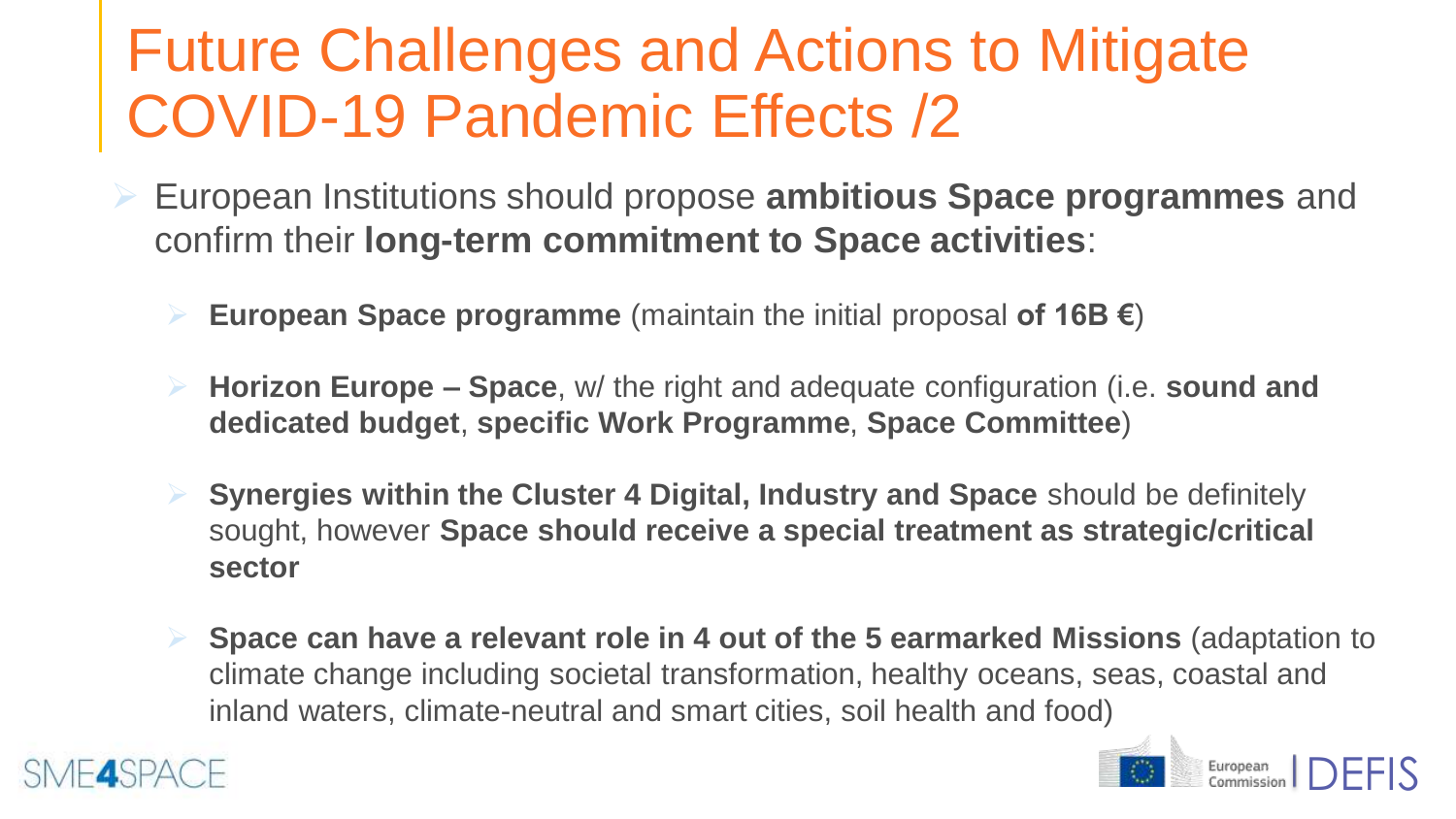Future Challenges and Actions to Mitigate COVID-19 Pandemic Effects /3







No technology neutrality, Space as solution provider